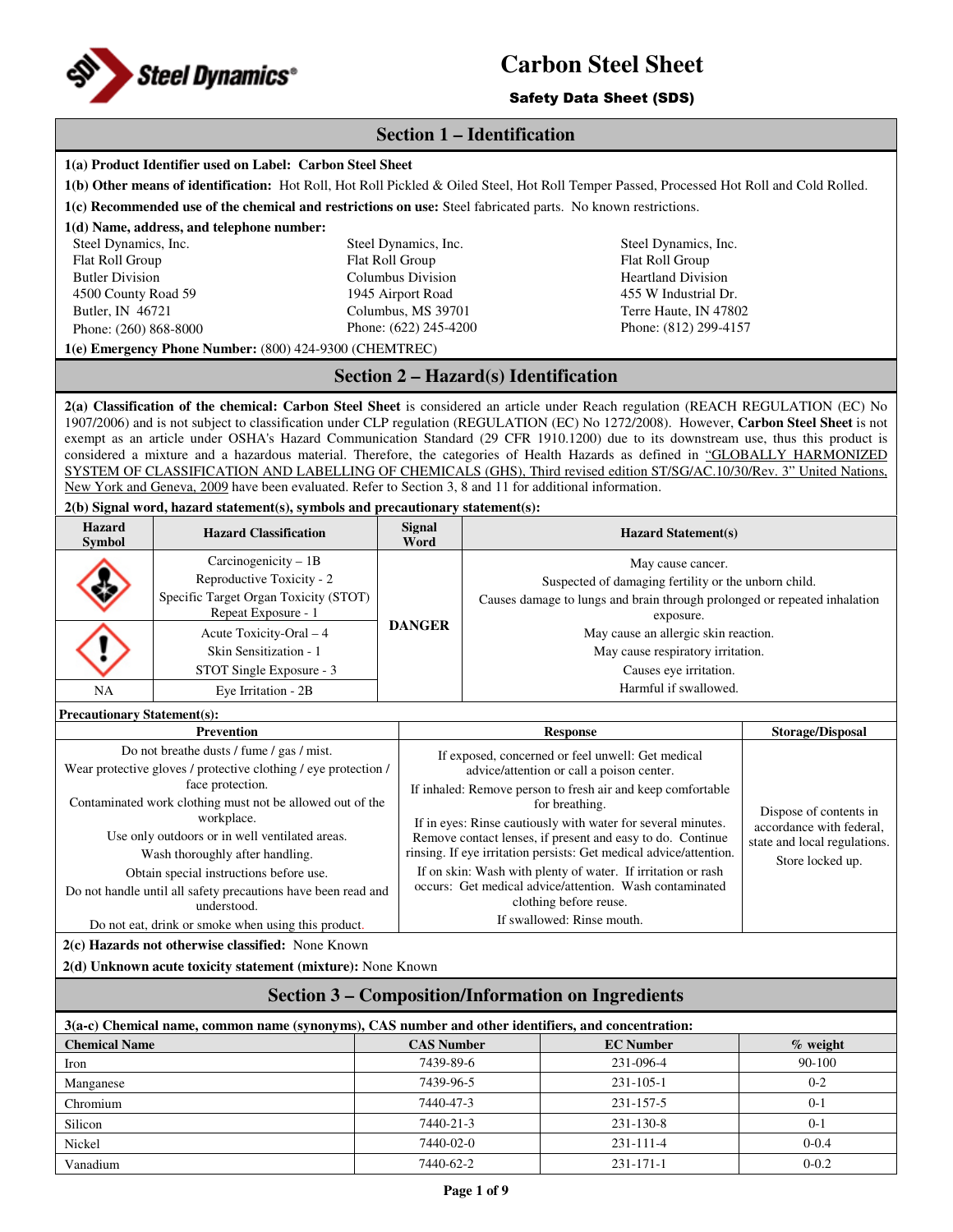

**Safety Data Sheet (SDS)** Revision: 08/31/2018

**EC** - European Community **CAS** - Chemical Abstract Service

• Product surface may be treated with small amounts of corrosion-inhibiting oil that may contain mineral oil based on customer specifications. Contact facility for further information.

## **Section 4 – First-aid Measures**

#### **4(a) Description of necessary measures:**

- **Inhalation: Carbon Steel Sheet** as sold/shipped is not a likely form of exposure. However, during further processing (welding, grinding, burning, etc.), if inhaled: Remove person to fresh air and keep comfortable for breathing. If exposed, concerned or feel unwell: Get medical advice/attention.
- **Eye Contact: Carbon Steel Sheet** as sold/shipped is not a likely form of exposure. However, during further processing (welding, grinding, burning, etc.), if in eyes: Rinse cautiously with water for several minutes. Remove contact lenses, if present and easy to do. Continue Rinsing. If eye irritation persists: Get medical advice attention. If exposed, concerned or feel unwell: Get medical advice/attention.
- **Skin Contact:** If on skin: Wash thoroughly after handling. Wash with plenty of water. If irritation or rash occurs: Get medical advice/attention. Take off and wash contaminated clothing before reuse. If exposed, concerned or feel unwell: Get medical advice/attention.
- **Ingestion: Carbon Steel Sheet** as sold/shipped is not a likely form of exposure. However, during further processing (welding, grinding, burning, etc.), if exposed, concerned or feel unwell: Get medical advice/attention.

#### **4(b) Most important symptoms/effects, acute and delayed (chronic):**

- **Inhalation: Carbon Steel Sheet** as sold/shipped is not likely to present an acute or chronic health effect.
- **Eye: Carbon Steel Sheet** steel as sold/shipped is not likely to present an acute or chronic health effect.
- **Skin: Carbon Steel Sheet** may cause skin irritation or dermatitis on susceptible individuals from oil.

• **Ingestion: Carbon Steel Sheet** as sold/shipped is not likely to present an acute or chronic health effect.

However, during further processing (welding, grinding, burning, etc.), individual components may illicit an acute or chronic health effect. Refer to Section 11-Toxicological Information.

**4(c) Immediate Medical Attention and Special Treatment:** None Known

## **Section 5 – Fire-fighting Measures**

**5(a) Suitable (and unsuitable) Extinguishing Media:** Not Applicable for **Carbon Steel Sheet** as sold/shipped. Use extinguishers appropriate for surrounding materials.

**5(b) Specific Hazards arising from the chemical:** Not Applicable for **Carbon Steel Sheet** as sold/shipped. When burned, toxic smoke, fume and vapor may be emitted.

**5(c) Special protective equipment and precautions for fire-fighters:** Self-contained NIOSH approved respiratory protection and full protective clothing should be worn when fumes and/or smoke from fire are present. Heat and flames cause emittance of acrid smoke and fumes. Do not release runoff from fire control methods to sewers or waterways. Firefighters should wear full face-piece self-contained breathing apparatus and chemical protective clothing with thermal protection. Direct water stream will scatter and spread flames and, therefore, should not be used.

## **Section 6 - Accidental Release Measures**

**6(a) Personal Precautions, Protective Equipment and Emergency Procedures:** Not Applicable for **Carbon Steel Sheet** as sold/shipped. For spills involving finely divided particles, clean-up personnel should be protected against contact with eyes and skin. If material is in a dry state, avoid inhalation of dust.

**6(b) Methods and materials for containment and clean up:** Not Applicable for **Carbon Steel Sheet** as sold/shipped. Collect material in appropriate, labeled containers for recovery or disposal in accordance with federal, state, and local regulations. Follow applicable OSHA regulations (29 CFR 1910.120) and all other pertinent state and federal requirements.

## **Section 7 - Handling and Storage**

**7(a) Precautions for safe handling:** Not Applicable for **Carbon Steel Sheet** as sold/shipped, however further processing (welding, burning, grinding, etc.) with the potential for generating high concentrations of airborne particulates should be evaluated and controlled as necessary. Obtain special instructions before use. Do not handle until all safety precautions have been read and understood. Use only outdoors or in well ventilated areas. Practice good housekeeping. Avoid breathing metal fumes and/or dust. Do not eat, drink or smoke when using this product. Cut resistant gloves and sleeves should be worn when working with steel products.

**7(b) Conditions for safe storage, including any incompatibilities:** Store away from acids and incompatible materials.

## **Section 8 - Exposure Controls / Personal Protection**

**8(a) Occupational Exposure Limits (OELs): Carbon Steel Sheet** as sold/shipped in its physical form does not present an inhalation, ingestion or contact hazard, nor would any of the following exposure data apply. However, operations such as burning, welding (high temperature), sawing, brazing, machining, grinding, etc. may produce fumes and/or particulates. The following exposure limits are offered as reference for an experienced industrial hygienist to review.

| Ingredients | <b>OSHA PEL</b>                          | <b>ACGIH TLV<sup>2</sup></b>                                                                         | <b>NIOSH REL</b> | IDLH $4$                   |
|-------------|------------------------------------------|------------------------------------------------------------------------------------------------------|------------------|----------------------------|
| <b>Iron</b> | $10 \text{ me/m}^3$ (as iron oxide fume) | 5.0 mg/m <sup>3</sup> (as iron oxide dust and fume) $\frac{5.0 \text{ mg}}{m^3}$ (as iron oxide dust |                  | 2,500 mg Fe/m <sup>3</sup> |
|             |                                          |                                                                                                      | and fume)        |                            |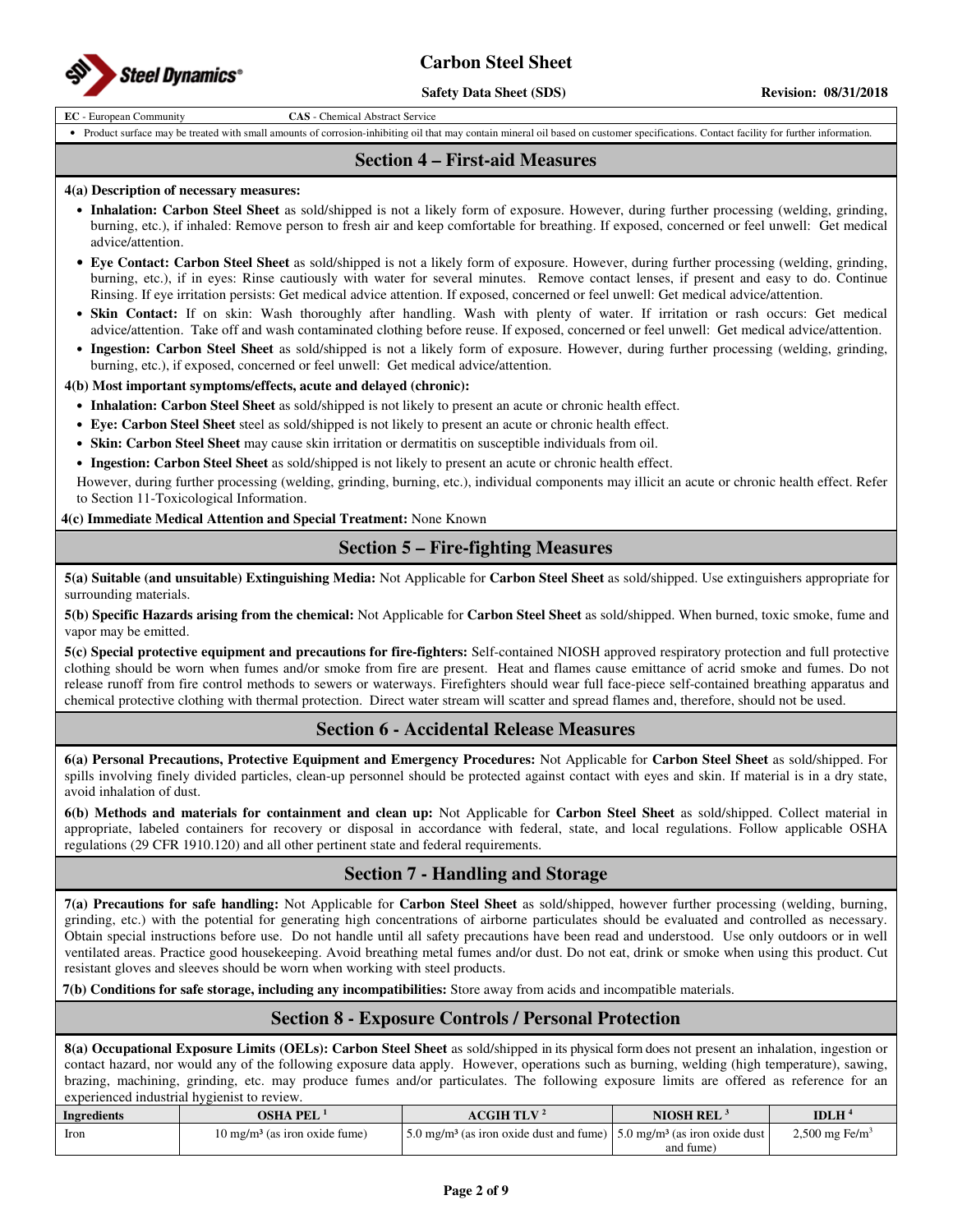

#### **Safety Data Sheet (SDS) Revision: 08/31/2018**

| Manganese | $(C)$ 5.0 mg/m <sup>3</sup> (as Fume & Mn<br>compounds)                                                      | $0.2 \text{ mg/m}^3$                                                                                                                                                             | $(C) 5.0$ mg/m <sup>3</sup><br>$1.0 \text{ mg/m}^3$ (as fume)<br>$(STEL)$ 3.0 mg/m <sup>3</sup>         | 500 mg $Mn/m3$                                                                 |
|-----------|--------------------------------------------------------------------------------------------------------------|----------------------------------------------------------------------------------------------------------------------------------------------------------------------------------|---------------------------------------------------------------------------------------------------------|--------------------------------------------------------------------------------|
| Chromium  | $0.5$ mg/m <sup>3</sup> (as Cr II & III, inorganic<br>compounds)<br>$1.0 \text{ mg/m}^3$ (as Cr, metal)      | $0.5 \text{ mg/m}^3$ (as Cr III, inorganic<br>compounds)<br>$0.5 \text{ mg/m}^3$ (as Cr, metal)                                                                                  | $0.5$ mg/m <sup>3</sup> (as Cr II & III,<br>inorganic compounds)<br>$0.5 \text{ mg/m}^3$ (as Cr, metal) | 250 mg/m <sup>3</sup> (as Cr II &<br>metal)<br>$25 \text{ mg/m}^3$ (as Cr III) |
|           | $0.005$ mg/m <sup>3</sup> (as Cr VI, inorganic<br>compounds & certain water insoluble)                       | $0.05$ mg/m <sup>3</sup> (as Cr VI, inorganic<br>compounds)                                                                                                                      | $0.001$ mg/m <sup>3</sup> (as Cr VI,<br>inorganic compounds &                                           | $15 \text{ mg/m}^3$ (as Cr VI)                                                 |
|           | "AL" $0.0025$ mg/m <sup>3</sup> (as Cr VI, inorganic<br>compounds & certain water insoluble)                 | $0.01$ mg/m <sup>3</sup> (as Cr VI, inorganic<br>compounds & certain water insoluble)                                                                                            | certain water insoluble)                                                                                |                                                                                |
| Silicon   | 15 mg/m <sup>3</sup> (total dust, PNOR <sup>5</sup> )<br>$5.0 \text{ mg/m}^3$ (as respirable fraction, PNOR) | $10 \text{ mg/m}^3$                                                                                                                                                              | $10 \text{ mg/m}^3$ (as total dust)<br>$5.0 \text{ mg/m}^3$ (as respirable dust)                        | NE                                                                             |
| Nickel    | $1.0 \text{ mg/m}^3$ (as Ni metal & insoluble<br>compounds)                                                  | $1.5 \text{ mg/m}^3$ (as inhalable fraction <sup>6</sup> Ni<br>metal)<br>$0.2$ mg/m <sup>3</sup> (as inhalable fraction Ni<br>inorganic only insoluble and soluble<br>compounds) | $0.015$ mg/m <sup>3</sup> (as Ni metal &<br>insoluble and soluble<br>compounds)                         | $10 \text{ mg/m}^3$ (as Ni)                                                    |
| Vanadium  | "C" 0.5 mg/m <sup>3</sup> (respirable dust, $V_2O_5$ )                                                       | $0.05$ mg/m <sup>3</sup> (as inhalable fraction)                                                                                                                                 | "C" $0.05 \text{ mg/m}^3(15 \text{ min})$                                                               | $35 \text{ mg/m}^3 \text{ (as V)}$                                             |

**NE -** None Established

1. OSHA Permissible Exposure Limits (PELs) are 8-hour TWA (time-weighted average) concentrations unless otherwise noted. A (C) designation denotes a ceiling limit, which should not be exceeded during any part of the working exposure unless otherwise noted. A Peak is defined as the acceptable maximum peak for a maximum duration above the ceiling concentration for an eight-hour shift. A skin notation refers to the potential significant contribution to the overall exposure by the cutaneous route, either by contact with vapors or, of probable greater significance, by direct skin contact with the substance. A Short Term Exposure Limit (STEL) is defined as a 15-minute exposure, which should not be exceeded at any time during a workday. An Action level (AL) is used by OSHA and NIOSH to express a health or physical hazard. They indicate the level of a harmful or toxic substance/activity, which requires medical surveillance, increased industrial hygiene monitoring, or biological monitoring. Action Levels are generally set at one half of the PEL but the actual level may vary from standard to standard. The intent is to identify a level at which the vast majority of randomly sampled exposures will be below the PEL.

2. Threshold Limit Values (TLV) established by the American Conference of Governmental Industrial Hygienists (ACGIH) are 8-hour TWA concentrations unless otherwise noted. A Short Term Exposure Limit (STEL) is defined as the maximum concentration to which workers can be exposed for a short period of time (15 minutes) for only four times throughout the day with at least one hour between exposures. A "skin" notation refers to the potential significant contribution to the overall exposure by the cutaneous route, either by contact with vapors or, of probable greater significance, by direct skin contact with the substance. ACGIH-TLVs are only recommended guidelines based upon consensus agreement of the membership of the ACGIH. As such, the ACGIH TLVs are for guideline use purposes and are not legal regulatory standards for compliance purposes. The TLVs are designed for use by individuals trained in the discipline of industrial hygiene relative to the evaluation of exposure to various chemical or biological substances and physical agents that may be found in the workplace.

3. The National Institute for Occupational Safety and Health Recommended Exposure Limits (NIOSH-REL) - Compendium of Policy and Statements. NIOSH, Cincinnati, OH (1992). NIOSH is the federal agency designated to conduct research relative to occupational safety and health. As is the case with ACGIH TLVs, NIOSH RELs are for guideline purposes only and as such are not legal, regulatory limits for compliance purposes.

4. The "immediately dangerous to life or health air concentration values (IDLHs)" are used by NIOSH as part of the respirator selection criteria and were first developed in the mid-1970's by NIOSH. The Documentation for Immediately Dangerous to Life or Health Concentrations (IDLHs) is a compilation of the rationale and sources of information used by NIOSH during the original determination of 387 IDLHs and their subsequent review and revision in 1994.

5. PNOR (Particulates Not Otherwise Regulated). All inert or nuisance dusts, whether mineral, inorganic, or organic, not listed specifically by substance name are covered by a limit which is the same as the inert or nuisance dust limit of 15 mg/m<sup>3</sup> for total dust and 5.0 mg/m<sup>3</sup> for the respirable fraction.

6. Inhalable fraction. The concentration of inhalable particulate for the application of this TLV is to be determined from the fraction passing a size-selector with the characteristics defined in the ACGIH 2015 TLVs ® and BEIs ® (Biological Exposure Indices) Appendix D, paragraph A

**8(b) Appropriate Engineering Controls:** Use controls as appropriate to minimize exposure to metal fumes and dusts during handling operations. Provide general or local exhaust ventilation systems to minimize airborne concentrations. Local exhaust is necessary for use in enclosed or confined spaces. Provide sufficient general/local exhaust ventilation in pattern/volume to control inhalation exposures below current exposure limits.

#### **8(c) Individual Protection Measures:**

• **Respiratory Protection:** Seek professional advice prior to respirator selection and use. Follow OSHA respirator regulations (29 CFR 1910.134) and, if necessary, use only a NIOSH-approved respirator. Select respirator based on its suitability to provide adequate worker protection for given working conditions, level of airborne contamination, and presence of sufficient oxygen. Concentration in air of the various contaminants determines the extent of respiratory protection needed. Half-face, negative-pressure, air-purifying respirator equipped with P100 filter is acceptable for concentrations up to 10 times the exposure limit. Full-face, negative-pressure, air-purifying respirator equipped with P100 filter is acceptable for concentrations up to 50 times the exposure limit. Protection by air-purifying negativepressure and powered air respirators is limited. Use a positive-pressure-demand, full-face, supplied air respirator or self-contained breathing apparatus (SCBA) for concentrations above 50 times the exposure limit. If exposure is above the IDLH (Immediately dangerous to life or health) for any of the constituents, or there is a possibility of an uncontrolled release or exposure levels are unknown, then use a positivepressure demand full-face supplied air respirator with escape bottle or SCBA

**Warning!** Air-purifying respirators both negative-pressure, and powered-air do not protect workers in oxygen-deficient atmospheres.

- **Eyes**: Wear appropriate eye protection to prevent eye contact. For operations which result in elevating the temperature of the product to or above its melting point or result in the generation of airborne particulates, use safety glasses to prevent eye contact. Contact lenses should not be worn where industrial exposures to this material are likely. Use safety glasses or goggles as required for welding, burning, sawing, brazing, grinding or machining operations.
- **Skin**: Wear appropriate personal protective clothing to prevent skin contact. Cut resistant gloves and sleeves should be worn when working with steel products. For operations which result in elevating the temperature of the product to or above its melting point or result in the generation of airborne particulates, use protective clothing, and gloves to prevent skin contact. Protective gloves should be worn as required for welding, burning or handling operations. Contaminated work clothing must not be allowed out of the workplace.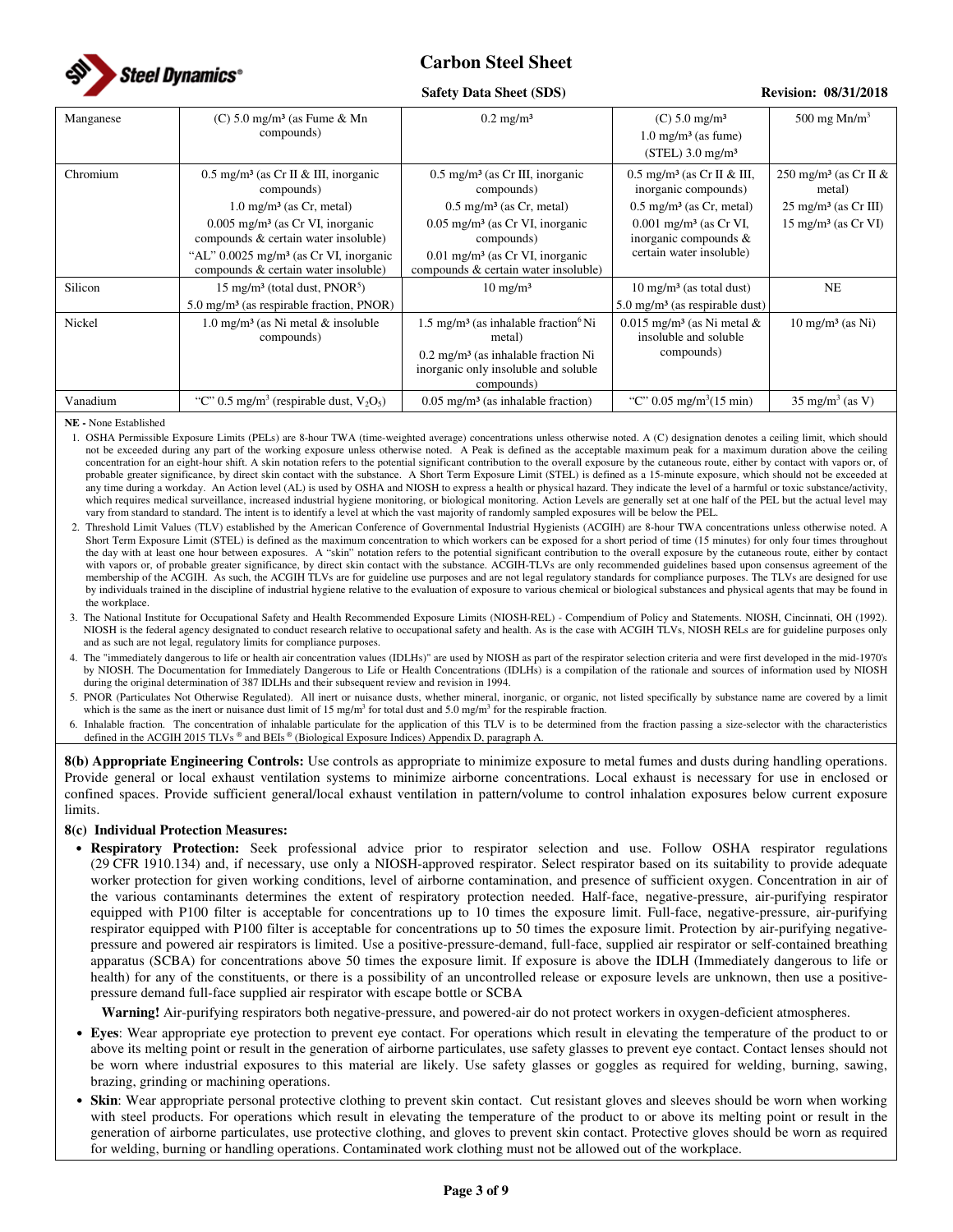

**Safety Data Sheet (SDS)** Revision: 08/31/2018

• **Other protective equipment**: An eyewash fountain and deluge shower should be readily available in the work area.

### **Section 9 - Physical and Chemical Properties**

**9(a) Appearance (physical state, color, etc.):** Solid, metallic gray **9(j) Upper/lower Flammability or Explosive Limits:** NA

**9(b) Odor:** Odorless **9(k) Vapor Pressure:** NA

**9(c) Odor Threshold:** NA **9(l) Vapor Density (Air = 1):** NA

**9(d) pH:** NA **9(m) Relative Density:** Not Available

**9(e) Melting Point/Freezing Point: ~**2750 ºF (**~**1510 C) / NA **9(n) Solubility(ies):** NA

**9(f) Initial Boiling Point and Boiling Range:** ND **9(o) Partition Coefficient n-octanol/water:** ND

**9(g) Flash Point:** NA **9(p) Auto-ignition Temperature**: NA

**9(h) Evaporation Rate:** NA **9(q) Decomposition Temperature**: ND

**9(i) Flammability (solid, gas):** Non-flammable, non-combustible **9(r) Viscosity:** NA **NA -** Not Applicable

**ND -** Not Determined for product as a whole

## **Section 10 - Stability and Reactivity**

**10(a) Reactivity:** Not Determined (ND) for product in a solid form. Do not use water on molten metal.

**10(b) Chemical Stability:** Steel products are stable under normal storage and handling conditions.

**10(c) Possibility of hazardous reaction:** None Known

**10(d) Conditions to Avoid:** Storage with strong acids or calcium hypochlorite

**10(e) Incompatible Materials:** Will react with strong acids to form hydrogen. Iron oxide dusts in contact with calcium hypochlorite evolve oxygen and may cause an explosion.

**10(f) Hazardous Decomposition Products:** Thermal oxidative decomposition of steel products can produce fumes containing oxides of iron and manganese as well as other alloying elements.

## **Section 11 - Toxicological Information**

**11 Information on toxicological effects:** The following toxicity data has been determined for **Carbon Steel Sheet** when further processed using the information available for its components applied to the guidance on the preparation of an SDS under the GHS requirements of OSHA and the EU CPL.

| <b>Hazard Classification</b>                                                                                 | <b>Hazard Category</b> |                 | <b>Hazard</b>               | <b>Signal Word</b>       | <b>Hazard Statement</b>                                                                |  |
|--------------------------------------------------------------------------------------------------------------|------------------------|-----------------|-----------------------------|--------------------------|----------------------------------------------------------------------------------------|--|
|                                                                                                              | <b>EU</b>              | <b>OSHA</b>     | <b>Symbols</b>              |                          |                                                                                        |  |
| <b>Acute Toxicity - Oral (covers Categories)</b><br>$1, 2, 3$ and 4)                                         | $NR*$                  | $4^a$           |                             | <b>Warning</b>           | Harmful if swallowed.                                                                  |  |
| <b>Eye Damage/Irritation (covers)</b><br>Categories 1, 2A and 2B)                                            | $NR*$                  | $2B^c$          | N <sub>0</sub><br>Pictogram | <b>Warning</b>           | Causes eye irritation.                                                                 |  |
| <b>Skin/Dermal Sensitization (covers)</b><br>Category 1)                                                     | $NR^*$                 | 1 <sup>d</sup>  |                             | <b>Warning</b>           | May cause an allergic skin reaction.                                                   |  |
| <b>Carcinogenicity</b> (covers Categories 1A,<br>1B and 2)                                                   | $NR*$                  | 1B <sup>g</sup> |                             | <b>Danger</b>            | May cause cancer.                                                                      |  |
| <b>Toxic Reproduction</b> (covers Categories)<br>1A, 1B and 2)                                               | $NR^*$                 | 2 <sup>h</sup>  |                             | <b>Danger</b><br>Warning | Suspected of damaging fertility or the unborn child.                                   |  |
| <b>Specific Target Organ Toxicity (STOT)</b><br><b>Following Single Exposure (covers)</b><br>Categories 1-3) | $NR^*$                 | $3^{i}$         |                             | <b>Warning</b>           | May cause respiratory irritation.                                                      |  |
| <b>STOT following Repeated Exposure</b><br>(covers Categories 1 and 2)                                       | $NR*$                  | $1^{j}$         |                             | <b>Danger</b>            | Causes damage to lungs and brain through prolonged or repeated<br>inhalation exposure. |  |

\* Not Rated, Semi-formed steel products are considered articles under Reach regulation (REACH REGULATION (EC) No 1907/2006) and are not subject to classification under CLP regulation (REGULATION (EC) No 1272/2008).

Toxicological data listed below are presented regardless to classification criteria. Individual hazard classification categories where the toxicological information has met or exceeded a classification criteria threshold are listed above.

a. No LC<sup>50</sup> or LD<sup>50</sup> has been established for **Carbon Steel Sheet** as a mixture. The following data has been determined for the components: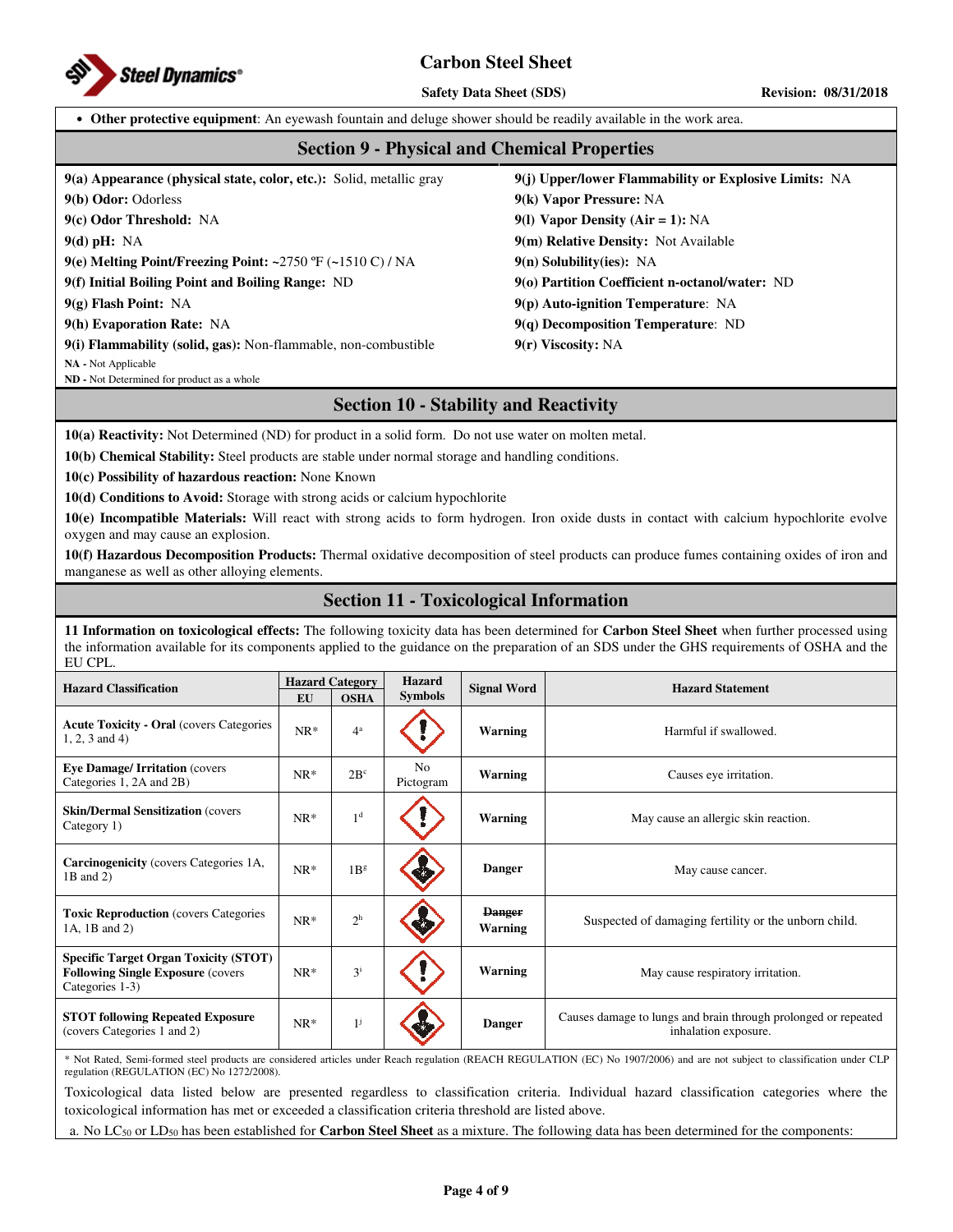

#### **Safety Data Sheet (SDS)** Revision: 08/31/2018

• **Iron:**  $Rat LD<sub>50</sub> = 98.6 g/kg (REACH)$ Rat LD50 =1060 mg/kg (IUCLID) Rat LD50 =984 mg/kg (IUCLID) Rabbit LD50 =890 mg/kg (IUCLID) Guinea Pig LD<sub>50</sub> = 20 g/kg (TOXNET) • **Nickel:** LD<sub>50</sub> > 9000 mg/kg (Oral/Rat)

- **Manganese:** Rat  $LD_{50} > 2000$  mg/kg (REACH)
	- Rat LD50 > 9000 mg/kg (NLM Toxnet)
- **Silicon:**  $L_{D50} = 3160$  mg/kg (Oral/Rat)
- b. No Skin (Dermal) Irritation data available for **Carbon Steel Sheet** as a mixture or its individual components.
- c. No Eye Irritation data available for **Carbon Steel Sheet** as a mixture. The following Eye Irritation information was found for the components:
	- **Iron:** Causes eye irritation.
	- **Silicon:** Slight eye irritation in rabbit protocol.
	- **Nickel:** Slight eye irritation from particulate abrasion only.
- d. No Skin (Dermal) Sensitization data available for **Carbon Steel Sheet** as a mixture. The following Skin (Dermal) Sensitization information was found for the components:
	- **Nickel:** May cause allergic skin sensitization.
- e. No Respiratory Sensitization data available for **Carbon Steel Sheet** as a mixture or its components.
- f. No Germ Cell Mutagenicity data available for **Carbon Steel Sheet** as a mixture. The following Mutagenicity and Genotoxicity information was found for the components:
	- **Iron:** IUCLID has found some positive and negative findings in vitro.
	- **Nickel:** EU RAR has found positive results in vitro and in vivo but insufficient data for classification.
- g. Carcinogenicity: IARC, NTP, and OSHA do not list **Carbon Steel Sheet** as carcinogens. The following Carcinogenicity information was found for the components:
	- **Welding Fumes -** IARC Group 2B carcinogen, a mixture that is possibly carcinogenic to humans.
	- **Nickel and certain nickel compounds** Group 2B metallic nickel Group 1 nickel compounds ACGIH confirmed human carcinogen. Nickel EURAR Insufficient evidence to conclude carcinogenic potential in animals or humans; suspect carcinogen classification Category 2 Suspected of causing cancer.
	- **Chromium (as metal and trivalent chromium compounds)**  IARC Group 3 carcinogens, not classifiable as to their human carcinogenicity
- h. No Toxic Reproduction data available for **Carbon Steel Sheet** as a mixture. The following Toxic Reproductive information was found for the components:
	- **Nickel**: Effects on fertility.
- i. No Specific Target Organ Toxicity (STOT) following a Single Exposure data available for **Carbon Steel Sheet** as a mixture. The following STOT following a Single Exposure data was found for the components:
	- **Iron**: Irritating to Respiratory tract.
- j. No Specific Target Organ Toxicity (STOT) following Repeated Exposure data was available for **Carbon Steel Sheet** as a whole. The following STOT following Repeated Exposure data was found for the components:
	- **Nickel**: Rat 4 wk inhalation LOEL 4 mg/m<sup>3</sup> Lung and Lymph node histopathology. Rat 2 yr inhalation LOEL 0.1 mg/ m<sup>3</sup> Pigment in kidney, effects on hematopoiesis spleen and bone marrow and adrenal tumor. Rat 13 Week Inhalation LOAEC 1.0 mg/m<sup>3</sup> Lung weights, and Alveolar histopathology.
	- **Manganese**: Inhalation of metal fumes Degenerative changes in human Brain; Behavioral: Changes in motor activity and muscle weakness (Whitlock *et al.,* 1966).

The above toxicity information was determined from available scientific sources to illustrate the prevailing posture of the scientific community. The scientific resources includes: The American Conference of Governmental Industrial Hygienist (ACGIH) Documentation of the Threshold Limit Values (TLVs) and Biological Exposure indices (BEIs) with Other Worldwide Occupational Exposure Values 2009, The International Agency for Research on Cancer (IARC), The National Toxicology Program (NTP) updated documentation, the World Health Organization (WHO) and other available resources, the International Uniform Chemical Information Database (IUCLID), European Union Risk Assessment Report (EU-RAR), Concise International Chemical Assessment Documents (CICAD), European Union Scientific Committee for Occupational Exposure Limits (EU-SCOEL), Agency for Toxic Substances and Disease Registry (ATSDR), Hazardous Substance Data Bank (HSDB), and International Programme on Chemical Safety (IPCS), European Union Classification, Labeling and Packaging. (EU CPL), Regulation on Registration, Evaluation, Authorization and Restriction of Chemicals (REACH), International Uniform Chemical Information Database (IUCLID), TOXicology Data NETwork (TOXNET), European Risk Assessment Reports (EU RAR).

The following health hazard information is provided regardless to classification criteria and is based on the individual component(s) and potential resultant components from further processing:

#### **Acute Effects:**

- **Inhalation:** Excessive exposure to high concentrations of metal dust may cause irritation to the eyes, skin and mucous membranes of the upper respiratory tract. Excessive inhalation of fumes of freshly formed metal oxide particles sized below 1.5 micrometer and usually between 0.02-0.05 micrometers from many metals can produce an acute reaction known as "metal fume fever". Symptoms consist of chills and fever (very similar to and easily confused with flu symptoms), metallic taste in the mouth, dryness and irritation of the throat followed by weakness and muscle pain. The symptoms come on in a few hours after excessive exposures and usually last from 12 to 48 hours. Long-term effects from metal fume fever have not been noted. Freshly formed oxide fumes of manganese have been associated with causing metal fume fever.
- **Eye:** Excessive exposure to high concentrations of metal dust may cause irritation to the eyes.
- **Skin:** Skin contact with metal dusts may cause irritation or sensitization, possibly leading to dermatitis. Skin contact with metallic fumes and dusts may cause physical abrasion.
- **Ingestion:** Ingestion of harmful amounts of this product as distributed is unlikely due to its solid insoluble form. Ingestion of metal dust may cause nausea or vomiting.

#### **Acute Effects by component:**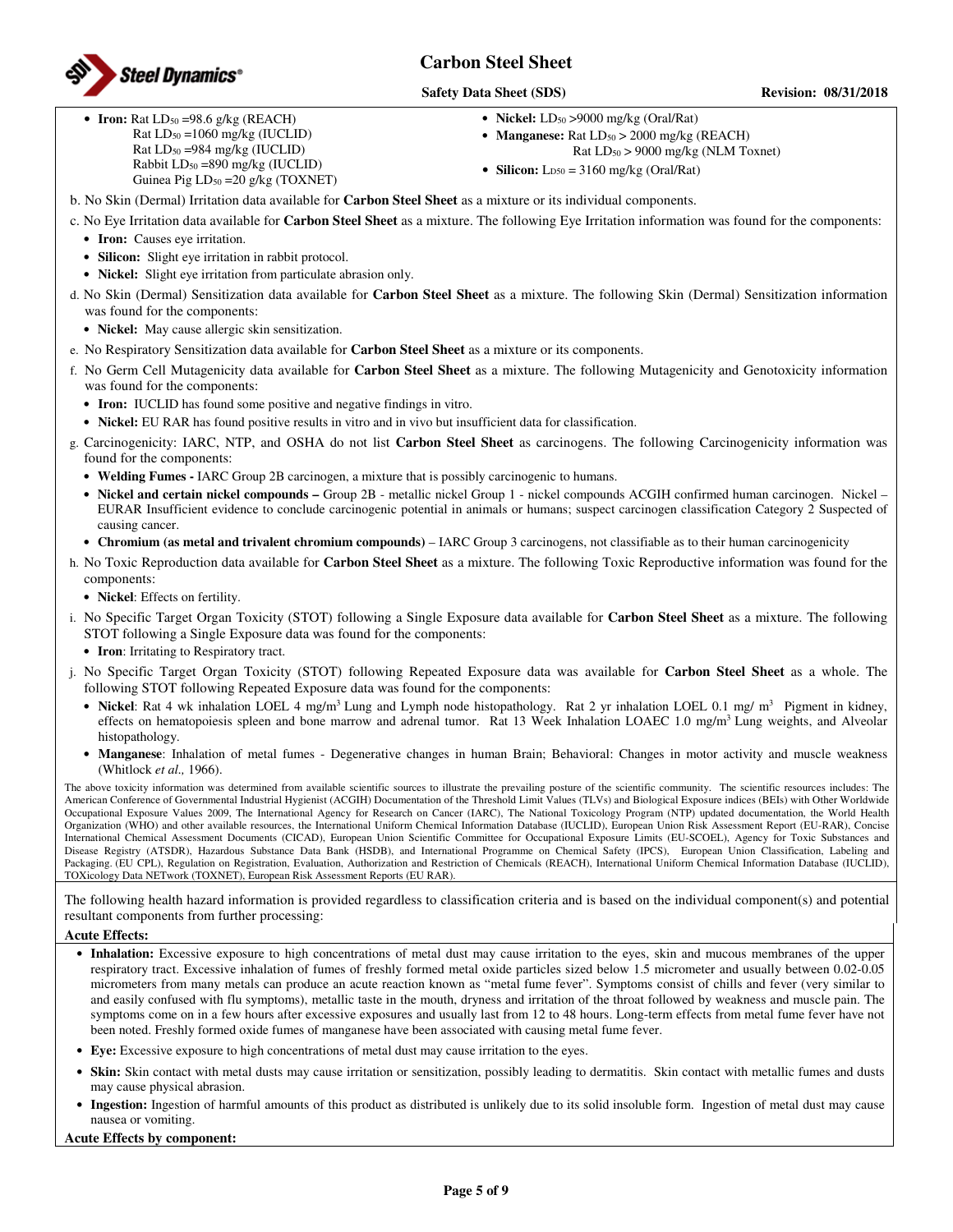

#### **Safety Data Sheet (SDS)** Revision: 08/31/2018

- **Iron and iron oxides:** Iron is harmful if swallowed, causes skin irritation, and causes eye irritation. Contact with iron oxide has been reported to cause skin irritation and serious eye damage. Particles of iron or iron compounds, which become imbedded in the eye, may cause rust stains unless removed fairly promptly.
- **Manganese and manganese oxides:** Manganese and Manganese oxide are harmful if swallowed.
- **Chromium and chromium oxides:** Hexavalent chrome causes damage to gastrointestinal tract, lung, severe skin burns and eye damage, serious eye damage, skin contact may cause an allergic skin reaction. Inhalation may cause allergic or asthmatic symptoms or breathing difficulties.
- **Nickel and nickel oxides:** Nickel may cause allergic skin sensitization. Nickel oxide may cause an allergic skin.
- **Silicon and silicon oxides:** May be harmful if swallowed.
- **Vanadium and vanadium pentoxide:** Vanadium oxide is fatal if swallowed or inhaled, and may be harmful in contact with skin

**Delayed (chronic) Effects by component:** 

- **Iron and iron oxides**: Chronic inhalation of excessive concentrations of iron oxide fumes or dusts may result in the development of a benign pneumoconiosis, called siderosis, which is observable as an X-ray change. No physical impairment of lung function has been associated with siderosis. Inhalation of excessive concentrations of ferric oxide may enhance the risk of lung cancer development in workers exposed to pulmonary carcinogens. Iron oxide is listed as a Group 3 (not classifiable) carcinogen by the International Agency for Research on Cancer (IARC).
- **Manganese and manganese oxides:** Chronic exposure to high concentrations of manganese fumes and dusts may adversely affect the central nervous system with symptoms including languor, sleepiness, weakness, emotional disturbances, spastic gait, mask-like facial expression and paralysis. Animal studies indicate that manganese exposure may increase susceptibility to bacterial and viral infections. Occupational overexposure (Manganese) is a progressive, disabling neurological syndrome that typically begins with relatively mild symptoms and evolves to include altered gait, fine tremor, and sometimes, psychiatric disturbances. May cause damage to lungs with repeated or prolonged exposure. Neurobehavioral alterations in worker populations exposed to manganese oxides include: speed and coordination of motor function are especially impaired.
- **Chromium and chromium oxides:** The health hazards associated with exposure to chromium are dependent upon its oxidation state. The metal form (chromium as it exists in this product) is of very low toxicity. The hexavalent form is very toxic. Repeated or prolonged exposure to hexavalent chromium compounds may cause respiratory irritation, nosebleed, ulceration and perforation of the nasal septum. Industrial exposure to certain forms of hexavalent chromium has been related to an increased incidence of cancer. NTP (The National Toxicology Program) Fourth Annual report on Carcinogens cites "certain Chromium compounds" as human carcinogens. ACGIH has reviewed the toxicity data and concluded that chromium metal is not classifiable as a human carcinogen. Hexavalent chromium may cause genetic defects and is suspected of damaging the unborn child. Developmental toxicity in the mouse, suspected of damaging fertility or the unborn child.
- **Nickel and nickel oxides:** Exposure to nickel dusts and fumes can cause sensitization dermatitis, respiratory irritation, asthma, pulmonary fibrosis, edema, and may cause nasal or lung cancer in humans. Nickel causes damage to lungs through prolonged or repeated inhalation exposure. IARC lists nickel and certain nickel compounds as Group 2B carcinogens (sufficient animal data). ACGIH 2015 TLVs® and BEIs® lists insoluble nickel compounds as confirmed human carcinogens. Nickel is suspected of damaging the unborn child.
- **Silicon and silicon oxides:** Silicon dusts are a low health risk by inhalation and should be treated as a nuisance dust. Eye contact with pure material can cause particulate irritation. Skin contact with silicon dusts may cause physical abrasion.
- **Vanadium and vanadium pentoxide:** Vanadium is considered non-toxic. Excessive long term or repeated exposures to vanadium compounds, especially vanadium pentoxide, may result in chronic pulmonary changes such as emphysema or bronchitis. Vanadium pentoxide is suspected of damaging fertility or the unborn child. Vanadium pentoxide is fatal if swallowed or inhaled. It causes damage to lungs by single, repeated or prolonged exposure.

## **Section 12 - Ecological Information**

**12(a) Ecotoxicity (aquatic & terrestrial):** No Data Available for **Carbon Steel Sheet** as sold/shipped. However, individual components of the product when processed have been found to be toxic to the environment. Metal dusts may migrate into soil and groundwater and be ingested by wildlife as follows:

- Iron Oxide: LC<sub>50</sub>: >1000 mg/L; Fish 48 h-EC<sub>50</sub> > 100 mg/L (Currenta, 2008k); 96 h-LC<sub>0</sub> ≥ 50,000 mg/L Test substance: Bayferrox 130 red (95 97% Fe<sub>2</sub>O<sub>3</sub>; < 4% SiO<sub>2</sub> and Al<sub>2</sub>O<sub>3</sub>) (Bayer, 1989a).
- **Nickel Oxide:** IUCLID found  $LC_{50}$  in fish, invertebrates and algae  $> 100$  mg/l.

**12(b) Persistence & Degradability**: No Data Available for **Carbon Steel Sheet** as sold/shipped or individual components.

**12(c) Bioaccumulative Potential**: No Data Available for **Carbon Steel Sheet** as sold/shipped or individual components.

**12(d) Mobility (in soil)**: No data available for **Carbon Steel Sheet** as sold/shipped. However, individual components of the product have been found to be absorbed by plants from soil.

**12(e) Other adverse effects:** None Known

**Additional Information:** 

**Hazard Category:** Not Reported **Signal Word:** No Signal Word

**Hazard Symbol:** No Symbol

**Hazard Statement:** No Statement

## **Section 13 - Disposal Considerations**

**Disposal:** Steel scrap should be recycled whenever possible. Product dusts and fumes from processing operations should also be recycled, or classified by a competent environmental professional and disposed of in accordance with applicable federal, state or local regulations.

**Container Cleaning and Disposal:** Follow applicable federal, state and local regulations. Observe safe handling precautions. European Waste Catalogue (EWC): 16-01-17 (ferrous metals), 12-01-99 (wastes not otherwise specified), 16-03-04 (off specification batches and unused products), or 15-01-04 (metallic packaging).

**Please note this information is for Carbon Steel Sheet in its original form. Any alterations can void this information**.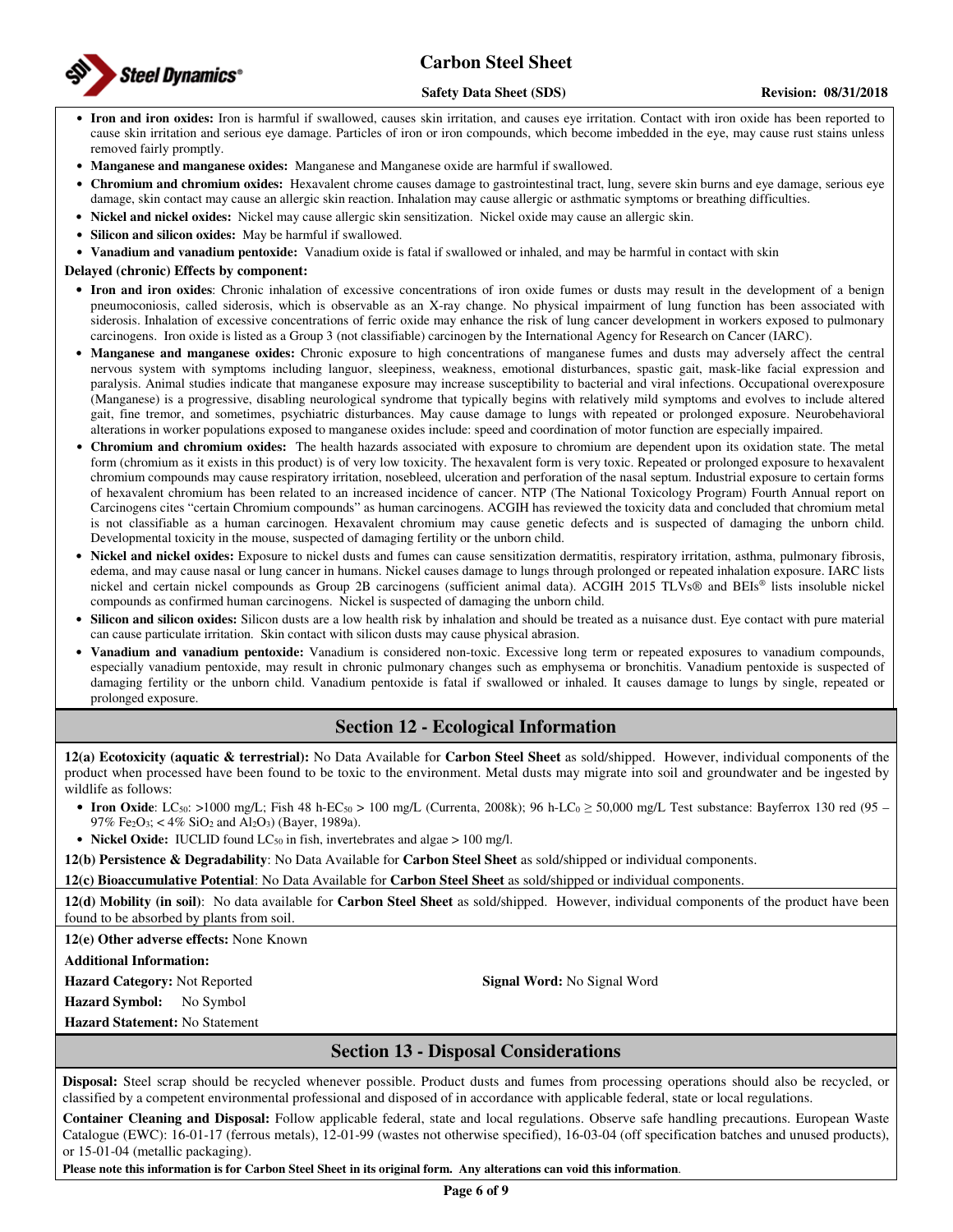

**Safety Data Sheet (SDS) Revision: 08/31/2018**

|  | <b>Section 14 - Transport Information</b> |  |
|--|-------------------------------------------|--|
|--|-------------------------------------------|--|

## **14 (a-g) Transportation Information:**

| т (a-g) Transportation miorination.                                                                                                                                                                                                                                     |                                                                                                                                                                                                               |                            |                                                                                |                                                                                                                                                                                                                                                   |                                             |                            |  |
|-------------------------------------------------------------------------------------------------------------------------------------------------------------------------------------------------------------------------------------------------------------------------|---------------------------------------------------------------------------------------------------------------------------------------------------------------------------------------------------------------|----------------------------|--------------------------------------------------------------------------------|---------------------------------------------------------------------------------------------------------------------------------------------------------------------------------------------------------------------------------------------------|---------------------------------------------|----------------------------|--|
|                                                                                                                                                                                                                                                                         |                                                                                                                                                                                                               |                            |                                                                                | US Department of Transportation (DOT) under 49 CFR 172.101 does not regulate Carbon Steel Sheet as a hazardous material. All federal,                                                                                                             |                                             |                            |  |
| state, and local laws and regulations that apply to the transport of this type of material must be adhered to.<br>Shipping Name: Not Applicable (NA)                                                                                                                    |                                                                                                                                                                                                               |                            |                                                                                | <b>Packaging Authorizations</b>                                                                                                                                                                                                                   | <b>Quantity Limitations</b>                 |                            |  |
| <b>Shipping Symbols: NA</b>                                                                                                                                                                                                                                             |                                                                                                                                                                                                               |                            | a) Exceptions: NA                                                              |                                                                                                                                                                                                                                                   | a) Passenger, Aircraft, or Railcar: NA      |                            |  |
| <b>Hazard Class: NA</b>                                                                                                                                                                                                                                                 |                                                                                                                                                                                                               |                            | b) Group: NA                                                                   |                                                                                                                                                                                                                                                   | b) Cargo Aircraft Only: NA                  |                            |  |
| UN No.: NA                                                                                                                                                                                                                                                              |                                                                                                                                                                                                               |                            |                                                                                | c) Authorization: NA                                                                                                                                                                                                                              | <b>Vessel Stowage Requirements</b>          |                            |  |
| Packing Group: NA                                                                                                                                                                                                                                                       |                                                                                                                                                                                                               |                            |                                                                                |                                                                                                                                                                                                                                                   | a) Vessel Stowage: NA                       |                            |  |
| <b>DOT/IMO Label: NA</b>                                                                                                                                                                                                                                                |                                                                                                                                                                                                               |                            |                                                                                |                                                                                                                                                                                                                                                   | b) Other: NA                                |                            |  |
| Special Provisions (172.102): NA                                                                                                                                                                                                                                        |                                                                                                                                                                                                               |                            |                                                                                |                                                                                                                                                                                                                                                   | <b>DOT Reportable Quantities: NA</b>        |                            |  |
|                                                                                                                                                                                                                                                                         |                                                                                                                                                                                                               |                            |                                                                                |                                                                                                                                                                                                                                                   |                                             |                            |  |
|                                                                                                                                                                                                                                                                         |                                                                                                                                                                                                               |                            |                                                                                | International Maritime Dangerous Goods (IMDG) and the Regulations Concerning the International Carriage of Dangerous Goods by<br>Rail (RID) classification, packaging and shipping requirements follow the US DOT Hazardous Materials Regulation. |                                             |                            |  |
| hazardous material.                                                                                                                                                                                                                                                     |                                                                                                                                                                                                               |                            |                                                                                | Regulations Concerning the International Carriage of Dangerous Goods by Road (ADR) does not regulate Carbon Steel Sheet as a                                                                                                                      |                                             |                            |  |
| <b>Shipping Name: Not Applicable (NA)</b>                                                                                                                                                                                                                               |                                                                                                                                                                                                               |                            | Packaging                                                                      |                                                                                                                                                                                                                                                   | <b>Portable Tanks &amp; Bulk Containers</b> |                            |  |
| <b>Classification Code: NA</b>                                                                                                                                                                                                                                          |                                                                                                                                                                                                               |                            |                                                                                | a) Packing Instructions: NA                                                                                                                                                                                                                       | a) Instructions: NA                         |                            |  |
| <b>UN No.: NA</b>                                                                                                                                                                                                                                                       |                                                                                                                                                                                                               |                            |                                                                                | b) Special Packing Provisions: NA                                                                                                                                                                                                                 | b) Special Provisions: NA                   |                            |  |
| <b>Packing Group: NA</b>                                                                                                                                                                                                                                                |                                                                                                                                                                                                               |                            |                                                                                | c) Mixed Packing Provisions: NA                                                                                                                                                                                                                   |                                             |                            |  |
| <b>ADR Label: NA</b>                                                                                                                                                                                                                                                    |                                                                                                                                                                                                               |                            |                                                                                |                                                                                                                                                                                                                                                   |                                             |                            |  |
| <b>Special Provisions: NA</b>                                                                                                                                                                                                                                           |                                                                                                                                                                                                               |                            |                                                                                |                                                                                                                                                                                                                                                   |                                             |                            |  |
| <b>Limited Quantities: NA</b>                                                                                                                                                                                                                                           |                                                                                                                                                                                                               |                            |                                                                                |                                                                                                                                                                                                                                                   |                                             |                            |  |
|                                                                                                                                                                                                                                                                         |                                                                                                                                                                                                               |                            |                                                                                | International Air Transport Association (IATA) does not regulate Carbon Steel Sheet as a hazardous material.                                                                                                                                      |                                             |                            |  |
| <b>Shipping Name:</b> Not Applicable (NA)                                                                                                                                                                                                                               |                                                                                                                                                                                                               |                            |                                                                                | Passenger & Cargo Aircraft                                                                                                                                                                                                                        | <b>Cargo Aircraft Only</b>                  | <b>Special Provisions:</b> |  |
| <b>Class/Division: NA</b>                                                                                                                                                                                                                                               |                                                                                                                                                                                                               |                            | Limited                                                                        |                                                                                                                                                                                                                                                   | Pkg Inst: NA                                | NA                         |  |
| <b>Hazard Label (s): NA</b>                                                                                                                                                                                                                                             |                                                                                                                                                                                                               |                            | <b>Quantity (EQ)</b>                                                           |                                                                                                                                                                                                                                                   |                                             |                            |  |
| <b>UN No.: NA</b>                                                                                                                                                                                                                                                       |                                                                                                                                                                                                               | <b>Pkg Inst: NA</b>        | Pkg Inst: NA                                                                   | Max Net Qty/Pkg:                                                                                                                                                                                                                                  | <b>ERG Code: NA</b>                         |                            |  |
| <b>Packing Group: NA</b>                                                                                                                                                                                                                                                |                                                                                                                                                                                                               | <b>Max Net</b>             |                                                                                | NA                                                                                                                                                                                                                                                |                                             |                            |  |
| <b>Excepted Quantities (EQ): NA</b>                                                                                                                                                                                                                                     |                                                                                                                                                                                                               | <b>Oty/Pkg: NA</b>         | Max Net Qty/Pkg: NA                                                            |                                                                                                                                                                                                                                                   |                                             |                            |  |
| Pkg Inst - Packing Instructions<br>Max Net Qty/Pkg - Maximum Net Quantity per Package                                                                                                                                                                                   |                                                                                                                                                                                                               |                            |                                                                                | ERG - Emergency Response Drill Code                                                                                                                                                                                                               |                                             |                            |  |
|                                                                                                                                                                                                                                                                         |                                                                                                                                                                                                               |                            |                                                                                | Transport Dangerous Goods (TDG) Classification: Carbon Steel Sheet does not have a TDG classification.                                                                                                                                            |                                             |                            |  |
|                                                                                                                                                                                                                                                                         |                                                                                                                                                                                                               |                            |                                                                                | <b>Section 15 - Regulatory Information</b>                                                                                                                                                                                                        |                                             |                            |  |
|                                                                                                                                                                                                                                                                         | Regulatory Information: The following listing of regulations relating to a Steel Dynamics product may not be complete and should not be solely<br>relied upon for all regulatory compliance responsibilities. |                            |                                                                                |                                                                                                                                                                                                                                                   |                                             |                            |  |
|                                                                                                                                                                                                                                                                         |                                                                                                                                                                                                               |                            | This product and/or its constituents are subject to the following regulations: |                                                                                                                                                                                                                                                   |                                             |                            |  |
|                                                                                                                                                                                                                                                                         |                                                                                                                                                                                                               |                            |                                                                                | OSHA Regulations: Air Contaminant (29 CFR 1910.1000, Table Z-1, Z-2, Z-3): The product, Carbon Steel Sheet as a whole is not listed.                                                                                                              |                                             |                            |  |
| However, individual components of the product are listed: Refer to Section 8, Exposure Controls and Personal Protection.<br><b>EPA Regulations:</b> The product, Carbon Steel Sheet is not listed as a whole. However, individual components of the product are listed: |                                                                                                                                                                                                               |                            |                                                                                |                                                                                                                                                                                                                                                   |                                             |                            |  |
| <b>Regulations</b><br><b>Components</b>                                                                                                                                                                                                                                 |                                                                                                                                                                                                               |                            |                                                                                |                                                                                                                                                                                                                                                   |                                             |                            |  |
| <b>SDWA</b><br>Iron                                                                                                                                                                                                                                                     |                                                                                                                                                                                                               |                            |                                                                                |                                                                                                                                                                                                                                                   |                                             |                            |  |
| Manganese<br>CAA, SARA 313, SDWA                                                                                                                                                                                                                                        |                                                                                                                                                                                                               |                            |                                                                                |                                                                                                                                                                                                                                                   |                                             |                            |  |
| Nickel                                                                                                                                                                                                                                                                  |                                                                                                                                                                                                               | CAA, CERCLA, CWA, SARA 313 |                                                                                |                                                                                                                                                                                                                                                   |                                             |                            |  |
| Chromium                                                                                                                                                                                                                                                                | CERCLA, CWA, SARA 313, RCRA, SDWA,                                                                                                                                                                            |                            |                                                                                |                                                                                                                                                                                                                                                   |                                             |                            |  |
|                                                                                                                                                                                                                                                                         |                                                                                                                                                                                                               |                            |                                                                                | SARA Potential Hazard Categories: Immediate Acute Health Hazard; Delayed Chronic Health Hazard                                                                                                                                                    |                                             |                            |  |
| <b>EPA Regulations (continued):</b>                                                                                                                                                                                                                                     |                                                                                                                                                                                                               |                            |                                                                                |                                                                                                                                                                                                                                                   |                                             |                            |  |
| Section 313 Supplier Notification: The product, Carbon Steel Sheet contains the following toxic chemicals subject to the reporting                                                                                                                                      |                                                                                                                                                                                                               |                            |                                                                                |                                                                                                                                                                                                                                                   |                                             |                            |  |
|                                                                                                                                                                                                                                                                         |                                                                                                                                                                                                               |                            |                                                                                | requirements of section 313 of the Emergency Planning and Community Right-to-Know Act and 40 CFR part 372:                                                                                                                                        |                                             |                            |  |
| CAS#                                                                                                                                                                                                                                                                    | <b>Chemical Name</b><br>Percent by<br>Weight                                                                                                                                                                  |                            |                                                                                |                                                                                                                                                                                                                                                   |                                             |                            |  |
| 7439-96-5                                                                                                                                                                                                                                                               | Manganese                                                                                                                                                                                                     |                            | 2.0 <sub>max</sub>                                                             |                                                                                                                                                                                                                                                   |                                             |                            |  |

**Regulations Key:** 

CAA Clean Air Act (42 USC Sec. 7412; 40 CFR Part 61 [As of: 8/18/06])

7440-02-0 Nickel 0.4 max 7440-47-3 Chromium 1.0 max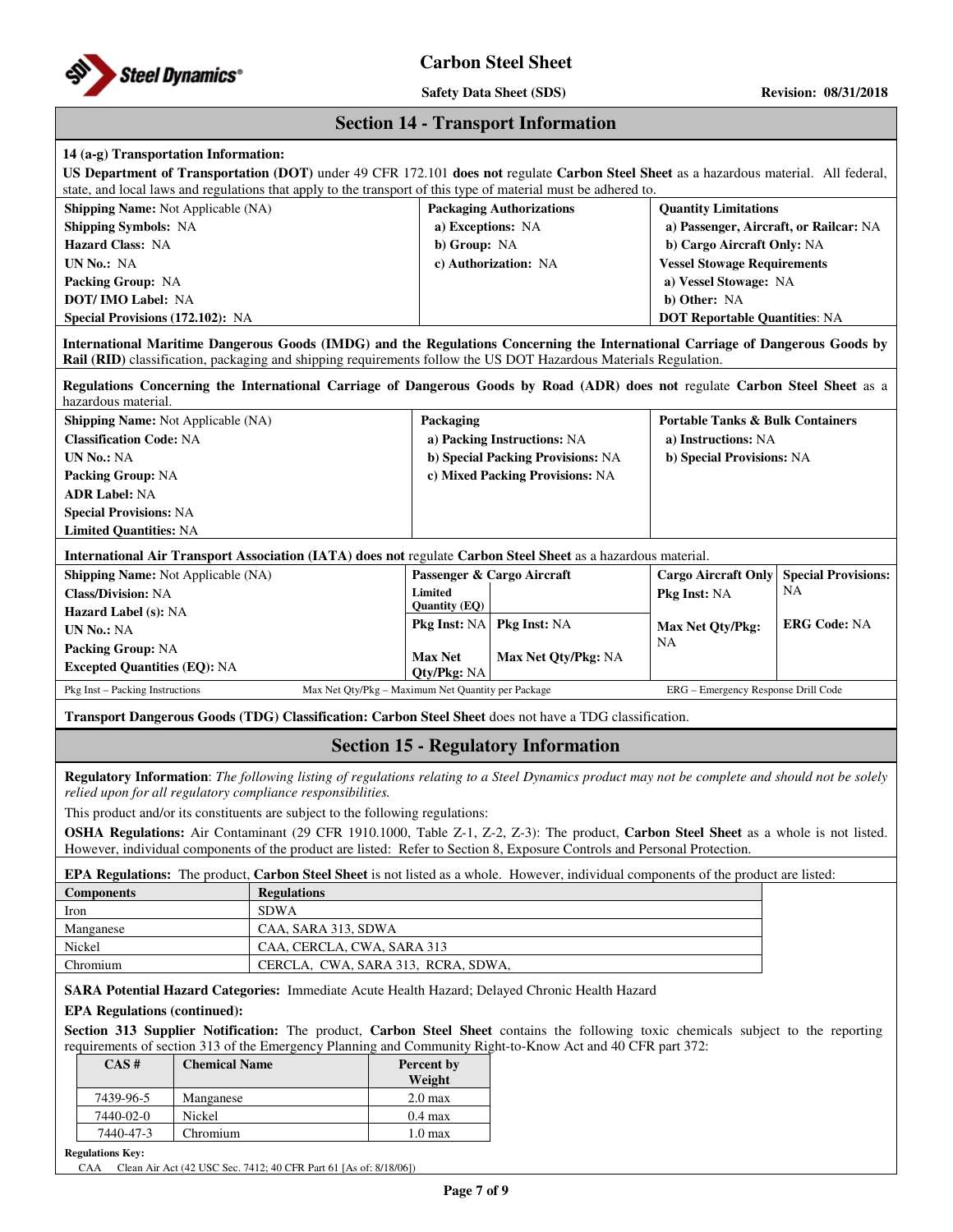

**Safety Data Sheet (SDS)** Revision: 08/31/2018

CERCLA Comprehensive Environmental Response, Compensation and Liability Act (42 USC Secs. 9601(14), 9603(a); 40 CFR Sec. 302.4, Table 302.4, Table 302.4 and App. A)

- CWA Clean Water Act (33 USC Secs. 1311; 1314(b), (c), (e), (g); 136(b), (c); 137(b), (c) [as of 8/2/06])
- RCRA Resource Conservation Recovery Act (42 USC Sec. 6921; 40 CFR Part 261 App VIII)

SARA Superfund Amendments and Reauthorization Act of 1986 Title III Section 302 Extremely Hazardous Substances (42 USC Secs. 11023, 13106; 40 CFR sec. 372.65) and Section 313 Toxic Chemicals (42 USC secs. 11023, 13106; 40 CFR Sec. 372.65 [as of 6/30/05])

TSCA Toxic Substance Control Act (15 U.S.C. s/s 2601 et seq. [1976])

SDWA Safe Drinking Water Act (42 U.S.C. s/s 300f et seq. [1974])

**State Regulations:** The product, **Carbon Steel Sheet** as a whole is not listed in any state regulations. However, individual components of the product are listed in various state regulations:

Pennsylvania Right to Know: Contains regulated material in the following categories:

- Hazardous Substances: Chromium, Manganese, Nickel, Silicon, Vanadium
- Environmental Hazards: Chromium, Manganese, Nickel, Vanadium
- Special Hazardous Substance: Chromium, Nickel

California Prop. 65 **WARNING:** This product can expose you to nickel, which is known to the State of California to cause cancer. For more information go to www.P65Warnings.ca.gov.

New Jersey: Contains regulated material in the following categories:

- Hazardous Substance: Chromium, Manganese, Nickel, Silicon, Vanadium
- Environmental Hazards: Chromium, Manganese, Nickel, Vanadium
- Special Hazardous Substance: Chromium, Manganese, Silicon

Minnesota: Chromium, Manganese, Nickel

Massachusetts: Chromium, Manganese (compounds), Nickel (compounds) Silicon, Vanadium

#### **Other Regulations:**

**WHMIS Classification (Canadian):** The product, **Carbon Steel Sheet** is not listed as a whole. However individual components are listed.

| <b>WHMIS Classification</b>                                                                          |  |  |  |
|------------------------------------------------------------------------------------------------------|--|--|--|
| Reproductive toxicity - Category 2; Specific target organ toxicity - repeated exposure - Category 1; |  |  |  |
| Combustible dusts                                                                                    |  |  |  |
| Combustible dusts                                                                                    |  |  |  |
| Skin sensitization – Category 1; Carcinogenicity – Category 2;                                       |  |  |  |
| Specific target organ toxicity – repeated exposure - Category 1                                      |  |  |  |
| Flammable solids - Category 2; Combustible dusts                                                     |  |  |  |
|                                                                                                      |  |  |  |

This product has been classified in accordance with the hazard criteria of the Controlled Products Regulations and the SDS contains all the information required by the Controlled Products **Regulations** 

## **Section 16 - Other Information**

#### **Prepared By:** Steel Dynamics Inc (SDI)

#### **Original Issue Date: Expiration Date:** 04/07/2020

04/07/2017 (original) 8/31/2018 (updated to comply with California Prop 65)

#### **Additional Information:**

**Hazardous Material Identification System (HMIS) Classification National Fire Protection Association (NFPA)** 



**ABBREVIATIONS/ACRONYMS**:

HEALTH= **1**, Denotes possible chronic hazard if airborne dusts or fumes are generated Irritation or minor reversible injury possible.

FIRE= **0**, Materials that will not burn.

PHYSICAL HAZARD= **0**, Materials that are normally stable, even under fire conditions, and will not react with water, polymerize, decompose, condense, or self-react. Non-explosives.

|               | ADDKE VIA HONS/ACKON HMS.                                                |              |                                                       |
|---------------|--------------------------------------------------------------------------|--------------|-------------------------------------------------------|
| <b>ACGIH</b>  | American Conference of Governmental Industrial Hygienists                | <b>NIF</b>   | No Information Found                                  |
| <b>BEIs</b>   | <b>Biological Exposure Indices</b>                                       | <b>NIOSH</b> | National Institute for Occupational Safety and Health |
| <b>CAS</b>    | <b>Chemical Abstracts Service</b>                                        | <b>NTP</b>   | National Toxicology Program                           |
| <b>CERCLA</b> | Comprehensive Environmental Response, Compensation, and<br>Liability Act | <b>ORC</b>   | <b>Organization Resources Counselors</b>              |
| CLP           | Classification, Labelling and Packaging                                  | <b>OSHA</b>  | Occupational Safety and Health Administration         |
| <b>CFR</b>    | Code of Federal Regulations                                              | <b>PEL</b>   | Permissible Exposure Limit                            |
| <b>CNS</b>    | Central Nervous System                                                   | <b>PNOR</b>  | Particulate Not Otherwise Regulated                   |
| GI, GIT       | Gastro-Intestinal, Gastro-Intestinal Tract                               | <b>PNOC</b>  | Particulate Not Otherwise Classified                  |
| <b>HMIS</b>   | Hazardous Materials Identification System                                | <b>PPE</b>   | Personal Protective Equipment                         |



HEALTH = 1, Exposure could cause irritation but only minor residual injury even if no treatment is given.

FLAMMABILITY = **0,** Materials that will not burn.

INSTABILITY = **0**, Normally stable, even under fire exposure conditions, and are not reactive with water.

| <b>NIF</b>   | No Information Found                                  |
|--------------|-------------------------------------------------------|
| <b>NIOSH</b> | National Institute for Occupational Safety and Health |
| <b>NTP</b>   | National Toxicology Program                           |
| <b>ORC</b>   | <b>Organization Resources Counselors</b>              |
| <b>OSHA</b>  | Occupational Safety and Health Administration         |
| PEL.         | Permissible Exposure Limit                            |
| <b>PNOR</b>  | Particulate Not Otherwise Regulated                   |
| <b>PNOC</b>  | Particulate Not Otherwise Classified                  |
| <b>PPE</b>   | Personal Protective Equipment                         |